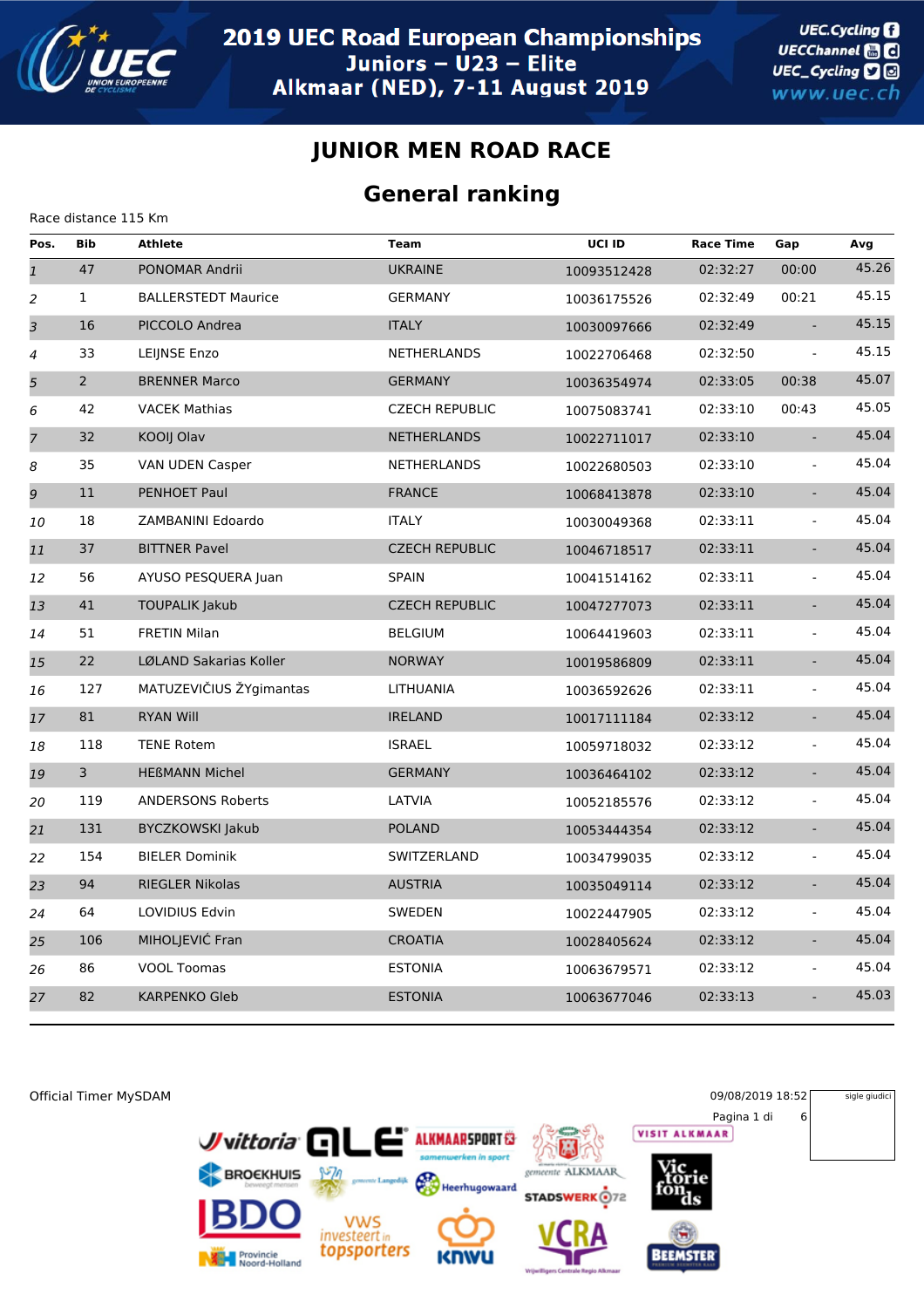Race distance 115 Km

| Pos. | Bib             | <b>Athlete</b>                | Team               | UCI ID      | <b>Race Time</b> | Gap                      | Avg   |
|------|-----------------|-------------------------------|--------------------|-------------|------------------|--------------------------|-------|
| 28   | 53              | <b>VAN RYCKEGHEM Lars</b>     | <b>BELGIUM</b>     | 10064999377 | 02:33:13         |                          | 45.03 |
| 29   | 8               | D'HERVEZ Thibault             | <b>FRANCE</b>      | 10069504120 | 02:33:17         | 00:49                    | 45.01 |
| 30   | 34              | VAN DER TUUK Axel             | <b>NETHERLANDS</b> | 10022698687 | 02:33:22         | 00:55                    | 44.99 |
| 31   | 74              | MURN Boštjan                  | <b>SLOVENIA</b>    | 10017629530 | 02:33:28         | 01:00                    | 44.96 |
| 32   | 12              | <b>TOUMIRE Hugo</b>           | <b>FRANCE</b>      | 10066378393 | 02:33:30         | 01:03                    | 44.95 |
| 33   | 36              | VAN VEENENDAAL Hidde          | NETHERLANDS        | 10023352631 | 02:33:35         | 01:08                    | 44.92 |
| 34   | 158             | <b>TENDON Arnaud</b>          | SWITZERLAND        | 10046240284 | 02:34:50         | 02:22                    | 44.56 |
| 35   | 14              | <b>CATTELAN Davide</b>        | <b>ITALY</b>       | 10028798674 | 02:34:50         |                          | 44.56 |
| 36   | $7\overline{ }$ | <b>BAUDIN Alex</b>            | <b>FRANCE</b>      | 10069594854 | 02:35:01         | 02:34                    | 44.51 |
| 37   | 25              | ANDREASSON Sebastian          | DENMARK            | 10053826694 | 02:35:26         | 02:58                    | 44.39 |
| 38   | 50              | <b>DEHAIRS Simon</b>          | <b>BELGIUM</b>     | 10064941278 | 02:35:26         |                          | 44.39 |
| 39   | 20              | <b>GUDMESTAD Tord</b>         | <b>NORWAY</b>      | 10019666227 | 02:36:21         | 03:53                    | 44.13 |
| 40   | 120             | <b>BELOHVOSCIKS Kristians</b> | LATVIA             | 10052184465 | 02:36:22         |                          | 44.13 |
| 41   | 137             | CARVALHO João                 | PORTUGAL           | 10045683142 | 02:36:23         | 03:56                    | 44.12 |
| 42   | 148             | <b>BUGÁR Marek</b>            | <b>SLOVAKIA</b>    | 10046023450 | 02:36:23         |                          | 44.12 |
| 43   | 83              | <b>KURITS Joonas</b>          | <b>ESTONIA</b>     | 10015383069 | 02:36:24         | $\blacksquare$           | 44.12 |
| 44   | 17              | <b>TRAININI Tomas</b>         | <b>ITALY</b>       | 10029994606 | 02:36:57         | 04:29                    | 43.96 |
| 45   | 70              | PAGUET Tom                    | LUXEMBOURG         | 10067410132 | 02:40:07         | 07:40                    | 43.09 |
| 46   | 52              | <b>ORINS Robin</b>            | <b>BELGIUM</b>     | 10064977149 | 02:40:09         | 07:41                    | 43.08 |
| 47   | 73              | <b>GLIVAR Gal</b>             | <b>SLOVENIA</b>    | 10017587902 | 02:40:09         |                          | 43.08 |
| 48   | 5 <sub>1</sub>  | <b>OELKE Tim</b>              | <b>GERMANY</b>     | 10048581018 | 02:40:09         | $\omega$                 | 43.08 |
| 49   | 139             | <b>DIAS Daniel</b>            | PORTUGAL           | 10044069003 | 02:40:09         | $\blacksquare$           | 43.08 |
| 50   | 93              | <b>KABAS Maximilian</b>       | <b>AUSTRIA</b>     | 10035036986 | 02:40:09         | $\omega$                 | 43.08 |
| 51   | 87              | <b>BUTREKHIN Yurii</b>        | RUSSIAN FEDERATION | 10036072664 | 02:40:09         | $\blacksquare$           | 43.08 |
| 52   | 125             | AŽELIS Eitvilas               | LITHUANIA          | 10036588683 | 02:40:09         | ÷.                       | 43.08 |
| 53   | 95              | <b>SCHMIDBAUER Maximilian</b> | <b>AUSTRIA</b>     | 10035022539 | 02:40:09         | $\overline{\phantom{0}}$ | 43.08 |
| 54   | 155             | <b>BLUM Elia</b>              | SWITZERLAND        | 10080767133 | 02:40:10         | $\blacksquare$           | 43.08 |
| 55   | 160             | ARTJOM Mirzojev               | <b>ESTONIA</b>     | 10015383372 | 02:40:10         | $\blacksquare$           | 43.08 |
| 56   | 122             | <b>KAZIS Daniels</b>          | LATVIA             | 10052179314 | 02:40:10         | ÷.                       | 43.08 |
| 57   | 69              | <b>WENZEL Mats</b>            | LUXEMBOURG         | 10035000412 | 02:40:10         | $\blacksquare$           | 43.08 |
| 58   | 108             | <b>VAINIO Veeti</b>           | <b>FINLAND</b>     | 10045810555 | 02:40:10         | $\blacksquare$           | 43.08 |
| 59   | 29              | <b>HANSEN Tobias Aagaard</b>  | DENMARK            | 10051225478 | 02:40:10         | $\overline{\phantom{0}}$ | 43.08 |

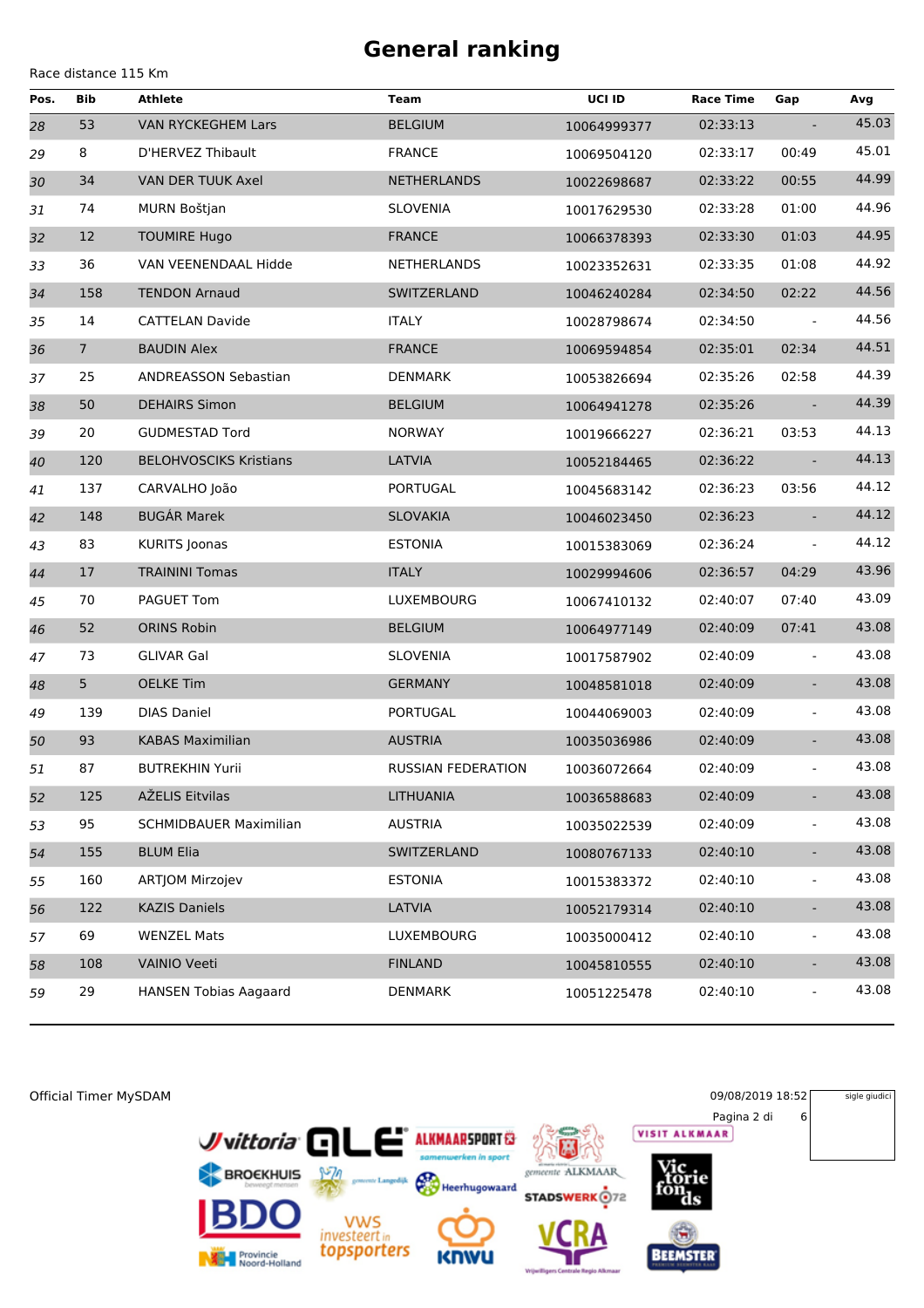|  | Race distance 115 Km |  |  |
|--|----------------------|--|--|
|--|----------------------|--|--|

| Pos.       | <b>Bib</b> | <b>Athlete</b>                 | <b>Team</b>           | UCI ID      | <b>Race Time</b> | Gap                      | Avg   |
|------------|------------|--------------------------------|-----------------------|-------------|------------------|--------------------------|-------|
| 60         | 54         | <b>VANGHELUWE Warre</b>        | <b>BELGIUM</b>        | 10064946433 | 02:40:10         | $\overline{\phantom{a}}$ | 43.08 |
| 61         | 65         | <b>BETTENDORFF Loïc</b>        | LUXEMBOURG            | 10034999503 | 02:40:11         | $\blacksquare$           | 43.07 |
| 62         | 6          | <b>ROSNER Linus</b>            | <b>GERMANY</b>        | 10049039140 | 02:40:11         | $\overline{\phantom{a}}$ | 43.07 |
| 63         | 9          | <b>HUENS Axel</b>              | <b>FRANCE</b>         | 10069466229 | 02:40:11         | ÷,                       | 43.07 |
| 64         | 126        | <b>BITINAS Mantas</b>          | LITHUANIA             | 10052435049 | 02:40:12         | $\overline{\phantom{a}}$ | 43.07 |
| 65         | 152        | <b>ROVDER Pavol</b>            | <b>SLOVAKIA</b>       | 10046046890 | 02:40:12         | $\blacksquare$           | 43.07 |
| 66         | 123        | <b>KRASTS Alekss</b>           | LATVIA                | 10052181435 | 02:40:12         | $\overline{\phantom{a}}$ | 43.07 |
| 67         | 21         | JOHANSSON Oskar Myrestøl       | <b>NORWAY</b>         | 10019520828 | 02:40:12         | $\blacksquare$           | 43.07 |
| 68         | 128        | <b>MIKUTIS Aivaras</b>         | LITHUANIA             | 10052435352 | 02:40:12         | $\overline{\phantom{a}}$ | 43.07 |
| 69         | 43         | <b>BILYI Maksim</b>            | <b>UKRAINE</b>        | 10034820657 | 02:40:12         | $\overline{\phantom{0}}$ | 43.07 |
| 70         | 84         | <b>LIVINTSEV Anton</b>         | <b>ESTONIA</b>        | 10063673612 | 02:40:12         | $\blacksquare$           | 43.07 |
| 71         | 141        | NARCISO Diogo                  | PORTUGAL              | 10044645949 | 02:40:12         | $\Box$                   | 43.07 |
| 72         | 76         | <b>KEOWN Nathan</b>            | <b>IRELAND</b>        | 10016737433 | 02:40:16         | 07:49                    | 43.05 |
| 73         | 63         | KLYVER Hjalmar                 | SWEDEN                | 10022308566 | 02:40:49         | 08:21                    | 42.90 |
| 74         | 19         | <b>GRÅSVOLD Dennis</b>         | <b>NORWAY</b>         | 10019817484 | 02:40:50         |                          | 42.90 |
| 75         | 89         | <b>KULAKOV Maksim</b>          | RUSSIAN FEDERATION    | 10036059732 | 02:42:09         | 09:42                    | 42.55 |
| <b>DNF</b> | 96         | ABDULAZIZLI Amral              | AZERBAIJAN            | 10075810736 | 00:00:00         | 00:00                    |       |
| <b>DNF</b> | 61         | AHLSSON Jonathan               | SWEDEN                | 10022494482 | 00:00:00         | 00:00                    |       |
| <b>DNF</b> | 99         | <b>ANDROSAU Mikhail</b>        | <b>BELARUS</b>        | 10060680352 | 00:00:00         | 00:00                    |       |
| <b>DNF</b> | 55         | ARRIETA LIZARRAGA Igor         | <b>SPAIN</b>          | 10048672459 | 00:00:00         | 00:00                    |       |
| <b>DNF</b> | 71         | AVBELJ Blaž                    | <b>SLOVENIA</b>       | 10017563448 | 00:00:00         | 00:00                    |       |
| <b>DNF</b> | 97         | <b>BAGHIROV Nadjaf</b>         | AZERBAIJAN            | 10050305800 | 00:00:00         | 00:00                    |       |
| <b>DNF</b> | 112        | BAJORFI Ádám                   | <b>HUNGARY</b>        | 10023611703 | 00:00:00         | 00:00                    |       |
| <b>DNF</b> | 102        | <b>BALABANOV Preslav</b>       | <b>BULGARIA</b>       | 10052866293 | 00:00:00         | 00:00                    |       |
| <b>DNF</b> | 121        | <b>BINOVSKIS Bruno Martins</b> | LATVIA                | 10052188105 | 00:00:00         | 00:00                    |       |
| <b>DNF</b> | 114        | BJARNASON Jóhann Dagur         | <b>ICELAND</b>        | 10049435325 | 00:00:00         | 00:00                    |       |
| <b>DNF</b> | 38         | <b>BOUCEK Jakub</b>            | <b>CZECH REPUBLIC</b> | 10048200189 | 00:00:00         | 00:00                    |       |
| <b>DNF</b> | 31         | <b>BOVEN Lars</b>              | NETHERLANDS           | 10022700105 | 00:00:00         | 00:00                    |       |
| <b>DNF</b> | 13         | <b>BRIONI Yuri</b>             | <b>ITALY</b>          | 10030066748 | 00:00:00         | 00:00                    |       |
| <b>DNF</b> | 44         | <b>BUREHA Volodymyr</b>        | <b>UKRAINE</b>        | 10091039130 | 00:00:00         | 00:00                    |       |
| <b>DNF</b> | 156        | <b>CHRISTEN Fabio</b>          | SWITZERLAND           | 10046239173 | 00:00:00         | 00:00                    |       |
| <b>DNF</b> | 72         | COLNAR Aljaž                   | <b>SLOVENIA</b>       | 10017585777 | 00:00:00         | 00:00                    |       |

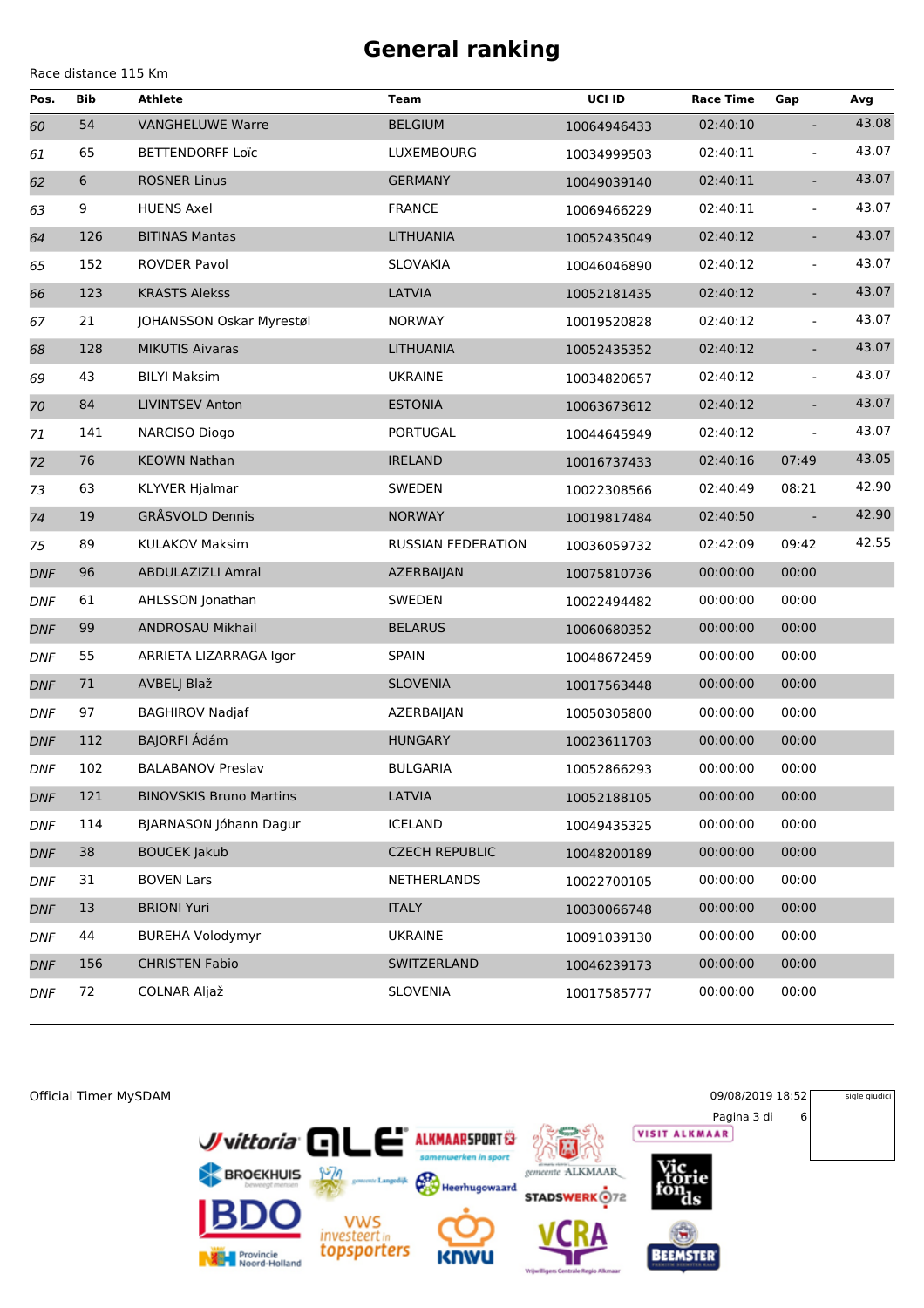Race distance 115 Km

**Pos. Bib Athlete Team UCI ID Race Time Gap Avg** *DNF* 138 COSTA César PORTUGAL 10044278157 00:00:00 00:00 *DNF* 62 DAHLBLOM Anton SWEDEN 10022262490 00:00:00 00:00 *DNF* 49 DE LIE Arnaud BELGIUM 10049023578 00:00:00 00:00 *DNF* 15 DELLA LUNGA Francesco ITALY 10030434843 00:00:00 00:00 *DNF* 116 DESHE Yotam ISRAEL 10055884512 00:00:00 00:00 *DNF* 57 DIAZ MELERO Iñaki SPAIN 10040074825 00:00:00 00:00 *DNF* 143 DOBRIN Ioan ROMANIA 10072705928 00:00:00 00:00 *DNF* 115 EIRÍKSSON EyþÓr ICELAND 10049419864 00:00:00 00:00 *DNF* 26 ERRINGSØ Frederik DENMARK 10036125814 00:00:00 00:00 *DNF* 98 EYVAZOV Shahin AZERBAIJAN 10075938654 00:00:00 00:00 *DNF* 113 FÁBIÁN Csongor HUNGARY 10023601292 00:00:00 00:00 *DNF* 27 FENNEBERG Mads DENMARK 10054017462 00:00:00 00:00 *DNF* 28 FOLDAGER Anders DENMARK 10053817907 00:00:00 00:00 *DNF* 149 GAJDULA Marek SLOVAKIA 10046067708 00:00:00 00:00 *DNF* 58 GARCIA PIERNA Raul SPAIN 10041652790 00:00:00 00:00 *DNF* 66 GLOESENER Jacques LUXEMBOURG 10035010617 00:00:00 00:00 *DNF* 88 GOMOZKOV Artem RUSSIAN FEDERATION 10036035177 00:00:00 00:00 *DNF* 100 GRINKEVICH Mark BELARUS 10065728695 00:00:00 00:00 *DNF* 132 JASKOT Michal POLAND 10052590754 00:00:00 00:00 *DNF* 67 JENTGEN Jérôme LUXEMBOURG 10035004250 00:00:00 00:00 *DNF* 145 JOVANOV Stevan SERBIA 10049815241 00:00:00 00:00 *DNF* 105 JURISEVIC Carlo CROATIA 10050880019 00:00:00 00:00 *DNF* 30 JØRGENSEN Adam Holm DENMARK 10050764124 00:00:00 00:00 *DNF* 101 KAVALIOU Kiryl BELARUS 10076580672 00:00:00 00:00 *DNF* 109 KHABAZI Tornike GEORGIA 10060566275 00:00:00 00:00 *DNF* 117 KOGUT Oded ISRAEL 10063107978 00:00:00 00:00 *DNF* 146 KOLAŠINAC Admir SERBIA 10049817059 00:00:00 00:00 *DNF* 150 KRAMARČÍK Pavol SLOVAKIA 10046098626 00:00:00 00:00 *DNF* 4 LÜHRS Leslie GERMANY 10036365583 00:00:00 00:00 *DNF* 147 LUKOVIĆ David SERBIA 10049820291 00:00:00 00:00 *DNF* 140 MACEDO João PORTUGAL 10044182571 00:00:00 00:00 *DNF* 144 MARCU Adi Narcis ROMANIA 10063186386 00:00:00 00:00

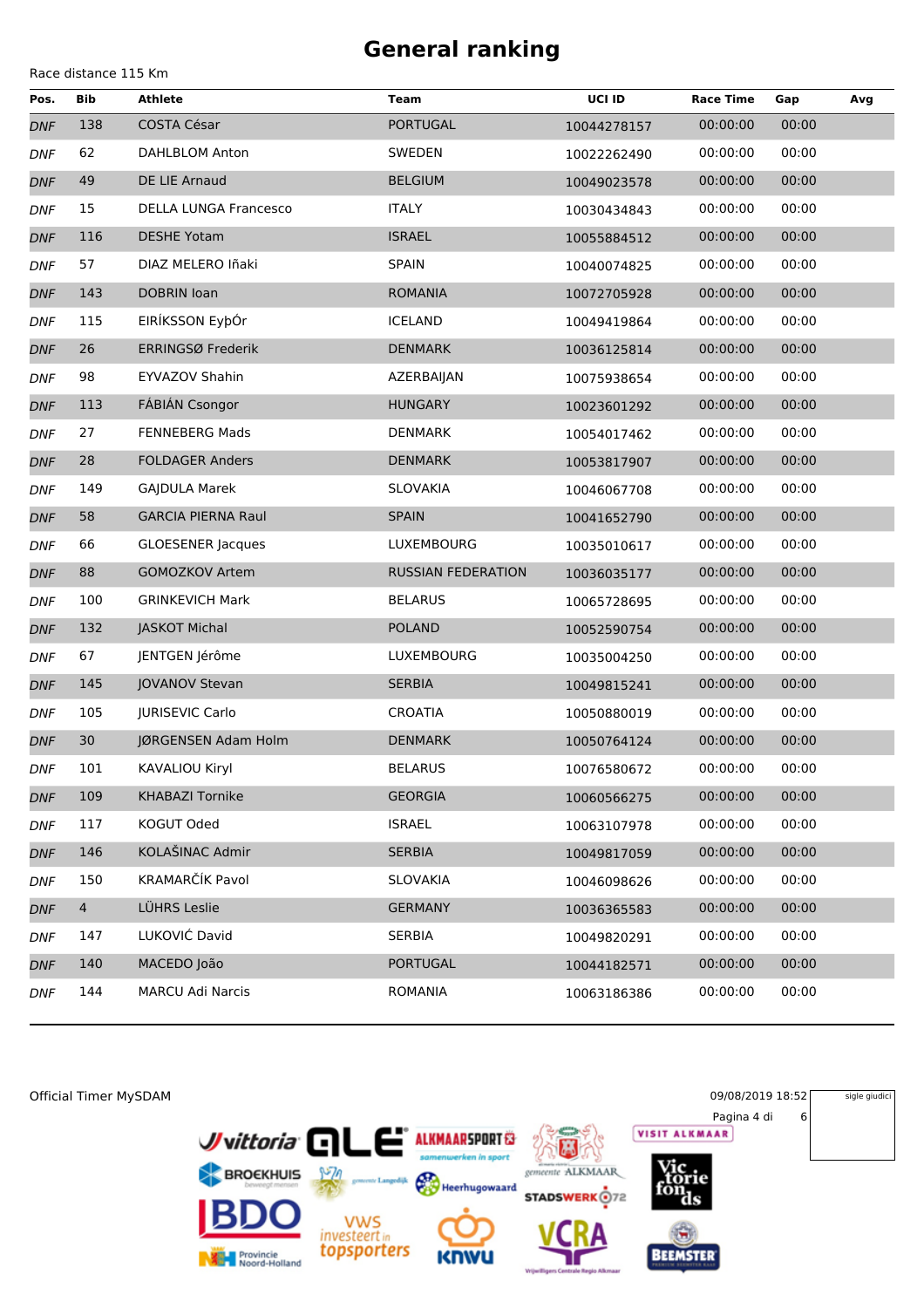| Race distance 115 Km |  |  |  |
|----------------------|--|--|--|
|----------------------|--|--|--|

| Pos.       | <b>Bib</b> | <b>Athlete</b>           | Team                      | UCI ID      | <b>Race Time</b> | Gap   | Avg |
|------------|------------|--------------------------|---------------------------|-------------|------------------|-------|-----|
| <b>DNF</b> | 77         | <b>MCCAMBRIDGE Kevin</b> | <b>IRELAND</b>            | 10017341762 | 00:00:00         | 00:00 |     |
| <b>DNF</b> | 68         | MICHOTTE Joé             | LUXEMBOURG                | 10035005967 | 00:00:00         | 00:00 |     |
| <b>DNF</b> | 90         | MIROLYUBOV Yakov         | <b>RUSSIAN FEDERATION</b> | 10036095805 | 00:00:00         | 00:00 |     |
| <b>DNF</b> | 78         | <b>MORIARTY Tom</b>      | <b>IRELAND</b>            | 10017533540 | 00:00:00         | 00:00 |     |
| <b>DNF</b> | 45         | <b>MOVCHAN Andrii</b>    | <b>UKRAINE</b>            | 10089593830 | 00:00:00         | 00:00 |     |
| <b>DNF</b> | 151        | <b>NAGY Simon</b>        | SLOVAKIA                  | 10046056590 | 00:00:00         | 00:00 |     |
| <b>DNF</b> | 79         | <b>NEWMARK Finley</b>    | <b>IRELAND</b>            | 10023910379 | 00:00:00         | 00:00 |     |
| <b>DNF</b> | 103        | NIKOLOV Georgi           | <b>BULGARIA</b>           | 10052874579 | 00:00:00         | 00:00 |     |
| <b>DNF</b> | 133        | <b>NOCEN Maciej</b>      | <b>POLAND</b>             | 10053810833 | 00:00:00         | 00:00 |     |
| <b>DNF</b> | 129        | NORUTIS ŽYgimantas       | LITHUANIA                 | 10046131564 | 00:00:00         | 00:00 |     |
| <b>DNF</b> | 107        | ÖHMAN Samuli             | <b>FINLAND</b>            | 10045810454 | 00:00:00         | 00:00 |     |
| <b>DNF</b> | 10         | PAGE Hugo                | <b>FRANCE</b>             | 10068070237 | 00:00:00         | 00:00 |     |
| <b>DNF</b> | 46         | PERIC Vojislav           | <b>UKRAINE</b>            | 10030079175 | 00:00:00         | 00:00 |     |
| <b>DNF</b> | 110        | PIRANISHVILI Avtandil    | <b>GEORGIA</b>            | 10060549101 | 00:00:00         | 00:00 |     |
| <b>DNF</b> | 134        | PONIATOWSKI Daniel       | <b>POLAND</b>             | 10053900254 | 00:00:00         | 00:00 |     |
| <b>DNF</b> | 130        | <b>RAUGALA Gustas</b>    | LITHUANIA                 | 10036589087 | 00:00:00         | 00:00 |     |
| <b>DNF</b> | 75         | RAVBAR Jan               | <b>SLOVENIA</b>           | 10017629126 | 00:00:00         | 00:00 |     |
| <b>DNF</b> | 39         | <b>REHA Filip</b>        | <b>CZECH REPUBLIC</b>     | 10059238890 | 00:00:00         | 00:00 |     |
| <b>DNF</b> | 59         | RODRIGUEZ CANO Carlos    | <b>SPAIN</b>              | 10042809619 | 00:00:00         | 00:00 |     |
| <b>DNF</b> | 111        | ROSTIASHVILI Saba        | <b>GEORGIA</b>            | 10060548996 | 00:00:00         | 00:00 |     |
| <b>DNF</b> | 157        | <b>ROTH Vincent</b>      | SWITZERLAND               | 10034779029 | 00:00:00         | 00:00 |     |
| <b>DNF</b> | 124        | <b>RUBENIS Pauls</b>     | LATVIA                    | 10052853361 | 00:00:00         | 00:00 |     |
| <b>DNF</b> | 80         | <b>RYAN Archie</b>       | <b>IRELAND</b>            | 10017114723 | 00:00:00         | 00:00 |     |
| <b>DNF</b> | 104        | RYUSTEMOV Deniz          | <b>BULGARIA</b>           | 10052885895 | 00:00:00         | 00:00 |     |
| <b>DNF</b> | 60         | SERRANO RODRIGUEZ Javier | <b>SPAIN</b>              | 10041726653 | 00:00:00         | 00:00 |     |
| <b>DNF</b> | 142        | SILVA Pedro              | PORTUGAL                  | 10044833178 | 00:00:00         | 00:00 |     |
| <b>DNF</b> | 48         | SMETANIUK Oleksander     | <b>UKRAINE</b>            | 10090268180 | 00:00:00         | 00:00 |     |
| <b>DNF</b> | 135        | SOSZKA Jakub             | <b>POLAND</b>             | 10055218747 | 00:00:00         | 00:00 |     |
| <b>DNF</b> | 23         | STAUNE-MITTET Johannes   | <b>NORWAY</b>             | 10019759082 | 00:00:00         | 00:00 |     |
| <b>DNF</b> | 40         | <b>STOCEK Bruno</b>      | <b>CZECH REPUBLIC</b>     | 10048201203 | 00:00:00         | 00:00 |     |
| <b>DNF</b> | 24         | <b>STOKKE Vegard</b>     | <b>NORWAY</b>             | 10020144153 | 00:00:00         | 00:00 |     |
| <b>DNF</b> | 91         | STRELKOV Nikita          | RUSSIAN FEDERATION        | 10036022952 | 00:00:00         | 00:00 |     |